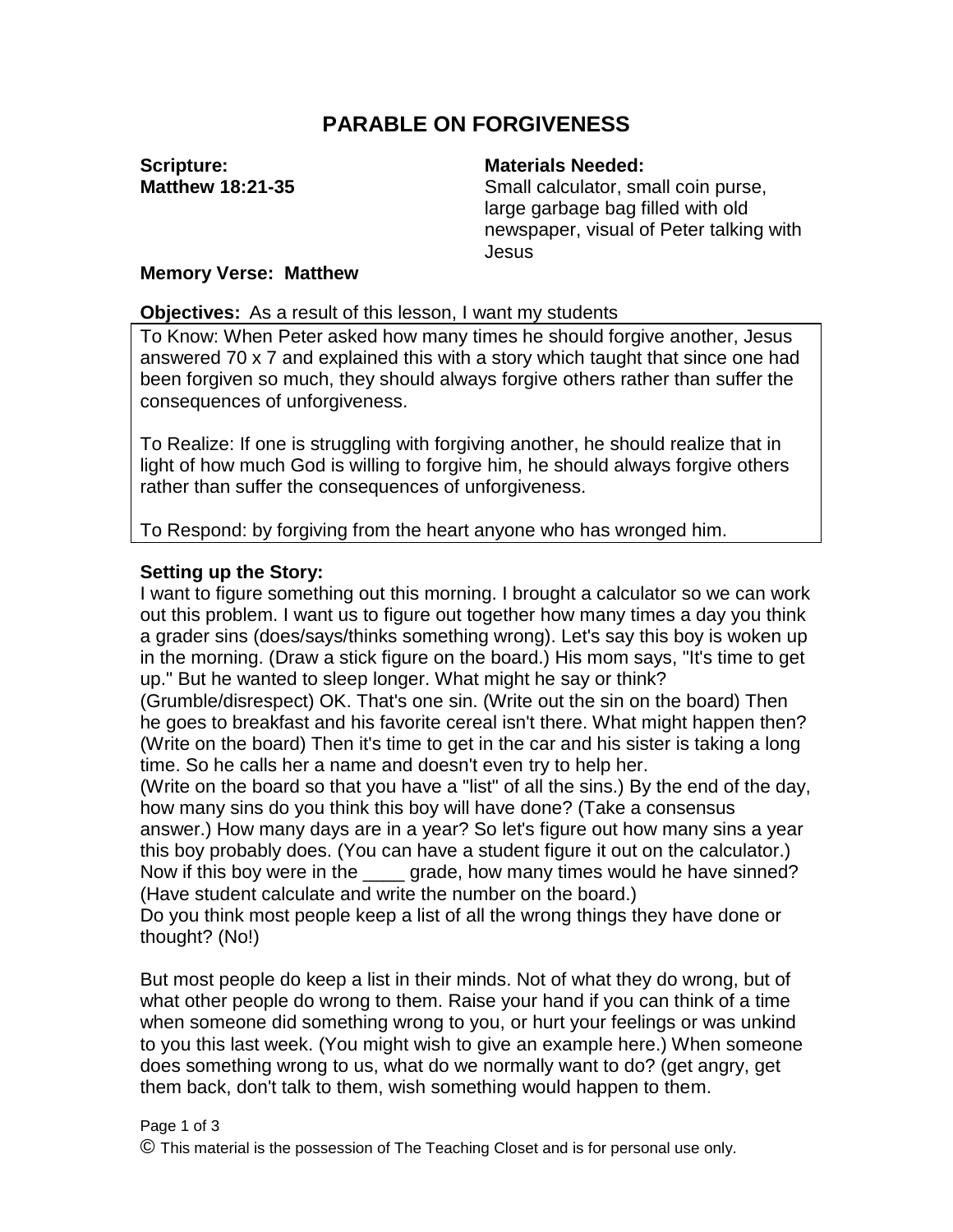| Scripture |      | Telling the story:                                                            | As you tell the story:                                                                                                                                                                                                                                                                                                                                                                                                                                                                                                                                                                                                                                                                                                             |
|-----------|------|-------------------------------------------------------------------------------|------------------------------------------------------------------------------------------------------------------------------------------------------------------------------------------------------------------------------------------------------------------------------------------------------------------------------------------------------------------------------------------------------------------------------------------------------------------------------------------------------------------------------------------------------------------------------------------------------------------------------------------------------------------------------------------------------------------------------------|
|           |      | <b>Peter Asks Question</b><br>A. "How many times?"<br>B. "Up to seven times?" | Even Peter in the Bible had this<br>problem. He probably had been<br>hurt by things his brother had<br>said to him. Roman soldiers had<br>probably done wrong things that<br>he didn't like. Maybe even tax<br>collectors had cheated him of<br>the money he had earned.                                                                                                                                                                                                                                                                                                                                                                                                                                                           |
|           |      |                                                                               | Jesus had taught Peter that<br>when others did wrong to him<br>he should forgive. Who can tell<br>me what "forgive" means?<br>(make sure your students<br>understand it doesn't mean 'to<br>forget' but to not hold a grudge,<br>or want that person to 'get it'; to<br>stop blaming.) Peter knew that<br>forgiving was the right thing to<br>do, but he had a question for<br>Jesus. (Point to Bible passage)<br>"Lord, how many times must I<br>forgive, up to seven times?" If<br>someone hit you, and they said,<br>"Please forgive me" and you<br>said, "Okay." And then they hit<br>you again, and said, "Please<br>forgive me" again, how many<br>times should you keep saying,<br>"OK, I forgive you?" (Get an<br>answer.) |
|           | Ш.   | Jesus' Answer: 70x7                                                           | What did Jesus say? (Have a<br>student read the answer and<br>another student use the<br>calculator to figure it out.) Why<br>should we forgive someone that<br>many times?! That's exactly<br>what Peter was wondering, so<br>Jesus told a parable to explain<br>why:                                                                                                                                                                                                                                                                                                                                                                                                                                                             |
|           | III. | Parable of the Debts<br>A. Man Owes Money<br>B. Man is Owed Money             | Have three students come to<br>the front. Explain that two of<br>these owe money. This man<br>owes this man this much<br>money. (Pull out the huge                                                                                                                                                                                                                                                                                                                                                                                                                                                                                                                                                                                 |